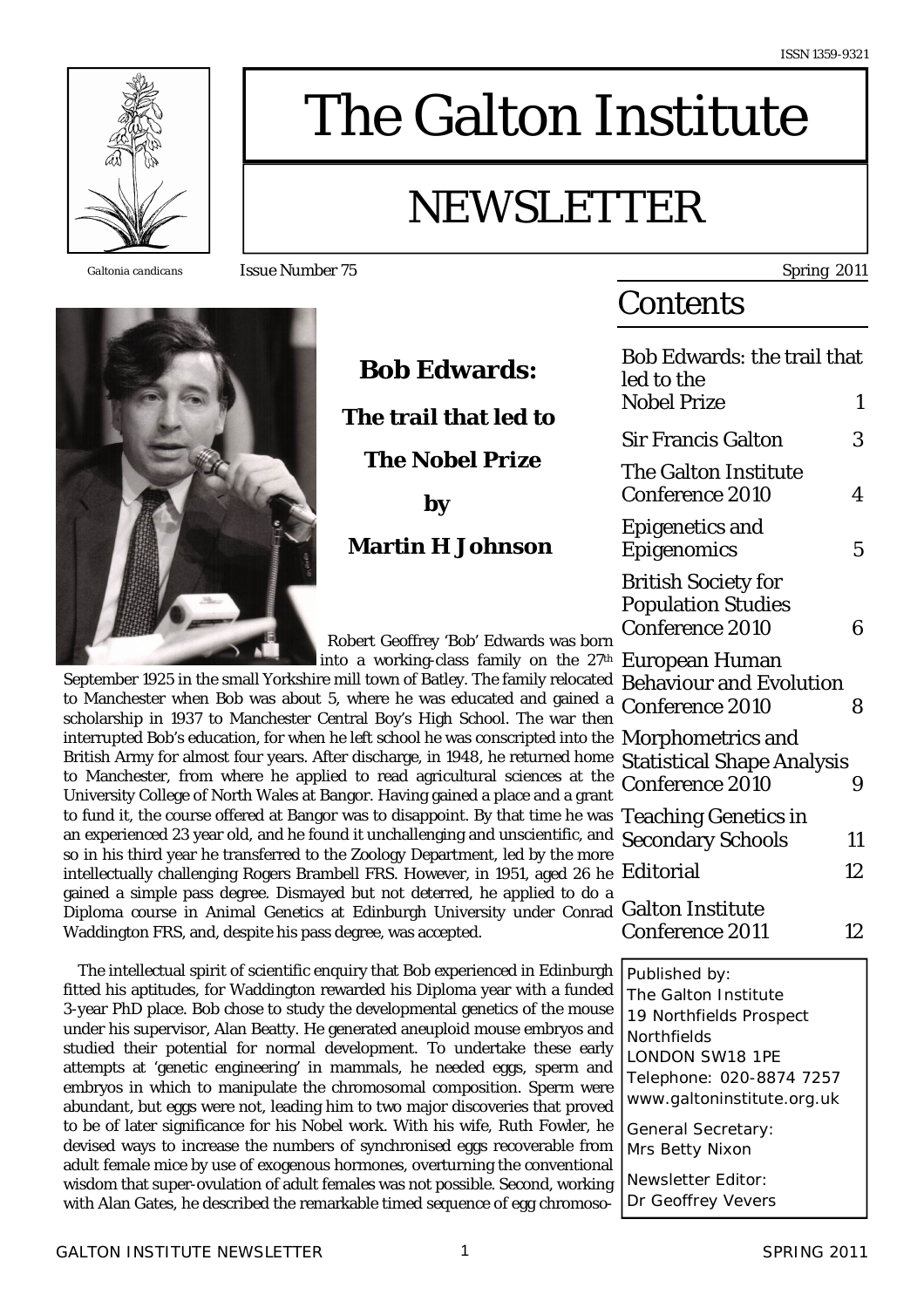mal maturation events that lead up to ovulation after injection of the ovulatory hormone (human chorionic gonadotrophin; hCG). It was also in Edinburgh that Bob's interest in ethics was first sparked by the interdisciplinary debates among scientists and theologians that Waddington organised. These resulted in Bob's life-long humanist ethical sympathies.

 After a brief sojourn in the USA from 1957 to 1958, he returned to the UK at the invitation of Alan Parkes to join him at the MRC National Institute for Medical Research (NIMR), Mill Hill. His remit was to work on the development of new methods of fertility control, especially immuno-contraception. However, his time there between 1958 and 1962 was one of increasing intellectual conflict. Whilst enthusiastic about the science underlying immuno-contraception, his old interests in eggs, fertilisation and, in particular, the genetics of development were gradually reasserting themselves. His interest was reawakened by the then recently published descriptions of the pathologies in man that resulted from chromosomal anomalies. The possible clinical relevance of his work on egg maturation and aneuploidy in the mouse was clear.

 Bob resumed his experiments with mice, and found he was able to mimic *in vitro* the *in-vivo* maturation of eggs: the eggs matured spontaneously when released from their follicles. The possibility of studying the same phenomenon in humans was evident, as was *in-vitro* fertilisation and studies on the genetics of early human development. He then sourced human ovarian biopsies, with difficulty, from various clinical sources, to study human oöcyte maturation. However, this quest for human eggs, and his dreams of IVF, reached the ears of the then Director of NIMR, Sir Charles Harington FRS, who banned any work there on human IVF. Bob left Mill Hill in 1962 for a year in Glasgow to work with John Paul. The year in Glasgow resulted in

two papers remarkable for their prescience. They describe the production of embryonic stem cells from rabbit embryos – capable of proliferating through over 100 generations and of differentiating into various cell types.

 From Glasgow, Bob relocated to Cambridge in 1963, again at the invitation of Alan Parkes, now the Marshall/Walton professor there. He resumed his work on egg maturation, and showed that eggs of larger species, such as man, took longer to mature than those of smaller ones, human eggs taking some 36 hours rather than the 12 or so for mice. These cytogenetic studies were reported in two seminal papers in 1965. In each of these papers, the focus is on the study, detection and prevention of genetic disease, unsurprisingly given Bob's research interests. Indeed, within three years he had, with Richard Gardner, provided proof of principle for preimplantation genetic diagnosis (PGD), in a paper on rabbit embryo sexing published in 1968, another key paper.

 Between 1965 and 1969, Bob struggled to achieve IVF in humans. Paradoxically, the problem he confronted was not with eggs, but with sperm. For fertilization to occur, the sperm had to be capacitated, a process that occurs physiologically in the uterus. The question was: how to achieve capacitation *in vitro*? The solution proved to lie in some experiments being undertaken by graduate student, Barry Bavister, who found that raising the pH of the medium yielded regular fertilisation of hamster eggs. Applying this medium to human sperm, did the trick, and, using eggs matured *in vitro*, fertilization *in vitro* was achieved in 1969.

 In 1968, Bob had met Patrick Steptoe, and so began a fruitful partnership of equals: scientist and gynaecologist. Steptoe's deep concern for the infertile became shared by Bob. Patrick's clinical skills included his pioneering preeminence in the use of gynaecologi-

cal laparoscopy in the UK. These skills were critical for the success of the further IVF work, which used *invivo* matured eggs recovered just prior to ovulation, a change necessitated by concerns about the developmental potential of *in-vitro* matured eggs. In 1970 they described the collection of *in-vivo* matured eggs from follicles after mild hormonal stimulation, and by 1971 had achieved regular fertilisation of these eggs and their early development through cleavage to the blastocyst stage. The long haul to the birth of Louise Brown in 1978 was marked by struggles to get the endocrinological problems of implantation resolved. These struggles were not helped by fierce opposition from peers and press, nor by the rejection for funding of the work by the MRC, which they described as unethical.

 Bob tackled this criticism head on. He chose to engage with the issues publically through the media, but incurred further criticism from peers for doing so. He is a pioneer in the public communication of science. He also engaged with professional ethicists and lawyers on the ethical and regulatory issues raised by his work, and published a Nature paper with Dave Sharpe in 1971, which surveys the scientific benefits and risks of the science of IVF, the legal and ethical issues raised by IVF, and the pros and cons of the various regulatory responses to them. It anticipates social responses that were some 13-19 years into the future.

 To Bob's contributions to science, medicine, public communication and reproductive ethics should be added his pioneering work in building the community of modern scientific reproductive medicine that is called Assisted Reproductive Technologies (ART). He founded the European Society of Human Reproduction and Embryology as well as the journals Human Reproduction, Human Reproduction Update, Molecular Human Reproduction, and Reproductive BioMedicine Online. Justifiably called the father of ART, he is a worthy Nobel Laureate in Physiology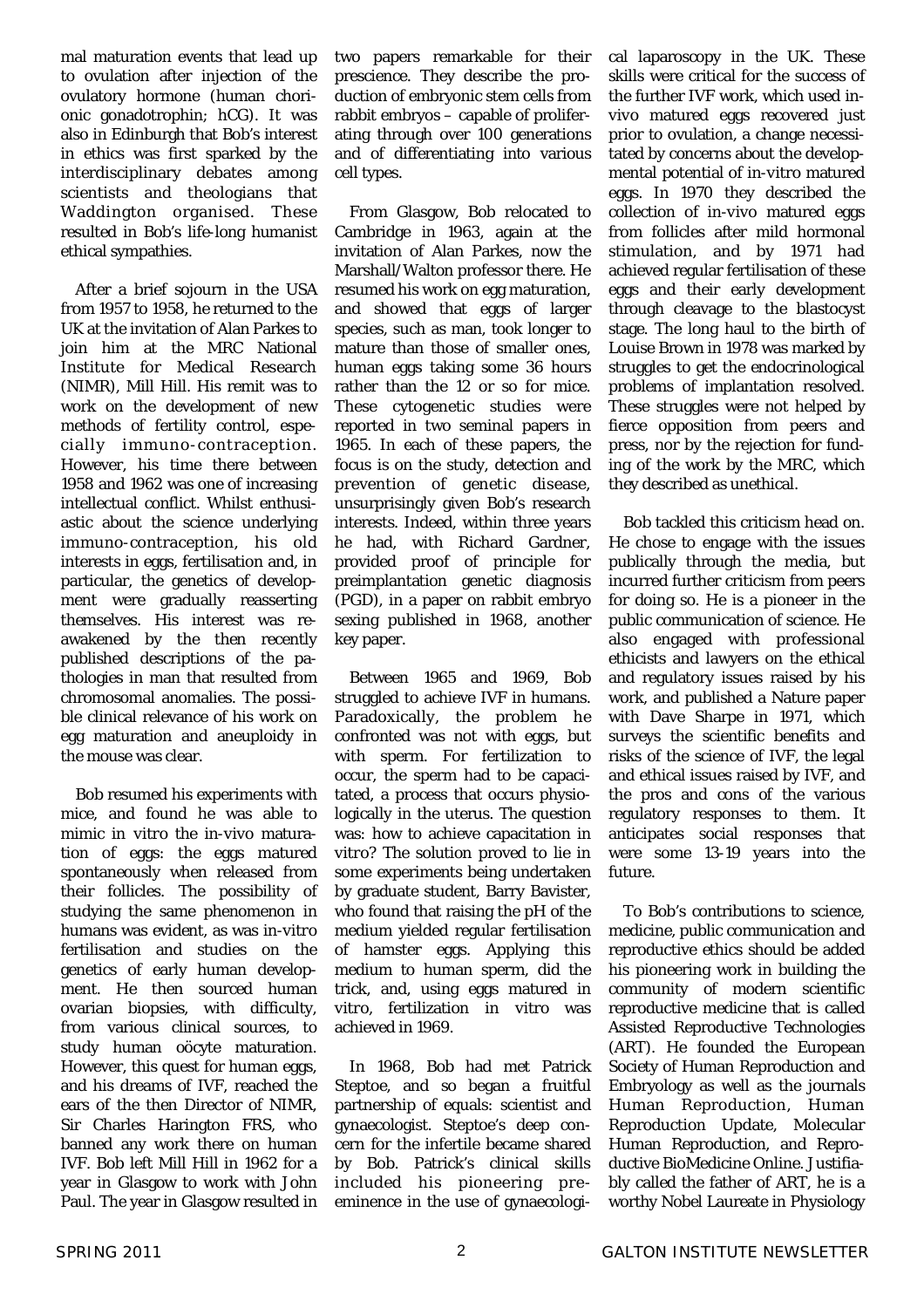and Medicine (For more details of Nobel ceremony etc see http:// nobelprize.org/ and Reproductive BioMedicine Online - Home news button).

#### **Robert Edwards: some key papers:**

 Fowler RE, *Edwards, RG*. (1957) Induction of superovulation and pregnancy In mature mice by gonadotrophins. *J. Endocr*. 15: 374-84.

 *Edwards RG*, Gates AH. (1959) Timing of the stages of the maturation divisions, ovulation, fertilization and the first cleavage of eggs of adult mice treated with gonadotrophins. *J. Endocr*. 18: 292-304.

 Cole RJ, *Edwards RG*, Paul J. (1965) Cytodifferentiation in cell colonies and cell strains derived from cleaving ova and blastocysts of the rabbit. *Exp. Cell Res.* 37: 501–4.

 Cole RJ, *Edwards RG*, Paul J. (1966) Cytodifferentiation and embryogenesis in cell colonies and tissue cultures derived from ova and blastocysts of the rabbit. *Dev. Biol.* 13: 385–407.

 *Edwards RG*. (1965) Maturation *in vitro* of mouse, sheep, cow, pig, rhesus monkey and human ovarian oöcytes. *Nature* 208: 349-51.

*Edwards RG*. (1965) Maturation in vitro of human ovarian oöcytes. *Lancet* 286: 926-9.

Gardner RL, *Edwards RG*. (1968) Control of the sex ratio at full term in the rabbit by transferring sexed blastocysts. *Natur*e 218: 346-9.

 *Edwards RG*, Bavister BD, Steptoe PC. (1969) Early stages of fertilization in vitro of human oöcytes matured in vitro. *Nature*  221: 632–5.

 Steptoe PC, *Edwards RG*. (1970) Laparoscopic recovery of preovulatory human oöcytes after priming of ovaries with gonadotrophins. *Lancet*  295: 683–9.

 Steptoe PC, *Edwards RG*, Purdy JM. (1971) Human blastocysts grown in culture. *Nature* 229: 132–3.

 *Edwards RG*, Sharpe DJ. (1971) Social values and research in human embryology. *Nature* 231: 87–91.

 Steptoe PC, *Edwards RG*. (1978) Birth after the reimplantation of a human embryo. *Lancet* 312: 366.

#### **Background reading**

 Edwards RG, Steptoe PC. (1980) *A Matter of Life: The Story of a Medical Breakthrough*. Hutchinson: London, UK.

 Edwards RG. (1996) Patrick Christopher Steptoe, C. B. E. 9 June 1913-22 March 1988. *Biog. Mems. Fell. R. Soc*. 42: 435-52.

 Gardner RL, Johnson MH. (2011) Bob Edwards and the first decade of Reproductive BioMedicine Online. *Reprod. BioMed. Online*, in press.

 Johnson MH. (2011) Robert Edwards: the early years. *Reprod. BioMed. Online*, in press.

 Johnson MH, Franklin SB, Cottingham M, Hopwood N. (2010) Why the Medical Research Council refused Robert Edwards and Patrick Steptoe support for research on human conception in 1971. *Hum. Reprod*. 25: 2157-74.

**Martin Johnson** is Professor of Reproductive Sciences at The Anatomy School, Department of Physiology, Development and Neuroscience & the Centre for Trophoblast Research, Downing Street, Cambridge.

**Bob Edwards** has been a Fellow of the Galton Institute since 1965 and has served on our Council on three separate occasions. As well as delivering the Darwin Lecture in Human Biology in 1971, he also delivered the Galton Lecture at our annual conference in 1982. It was entitled *The Current Clinical and Ethical Situation of Human Conception In Vitro* and the full text can be found in *Twelve Galton Lectures: A Centenary Selection with Commentaries*, edited by Steve Jones and Milo Keynes and published by The Galton Institute in 2007.



# **SIR FRANCIS GALTON 1822—1911**

Victorian polymath: geographer, meteorologist, tropical explorer, founder of psychometrics, inventor of fingerprint identification, pioneer of statistical correlation and regression, eugenicist, cousin of Charles Darwin and best-selling author.

 Sir Francis Galton died on 17 January, 1911 and was buried in his family grave, alongside his mother and father, in Claverdon churchyard in Warwickshire. Although Galton had lived for much of his life in London, his parents' family home was in Claverdon. To commemorate the centenary of Sir Francis' death, the Galton grave has been completely restored to its original state. Members of The Galton Institute will be interested to know that the Institute contributed, with others, towards this much needed restoration.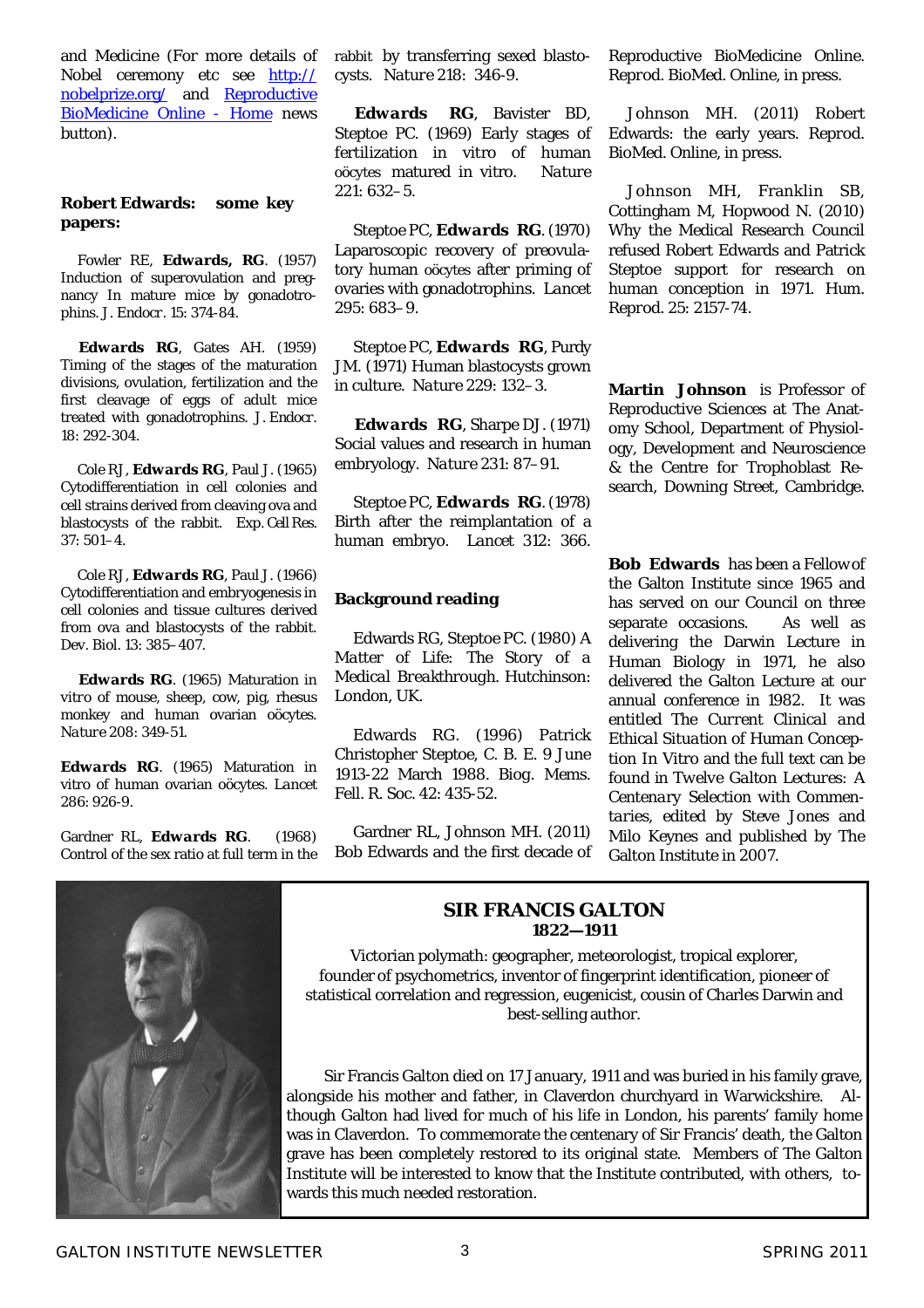# **The Galton Institute**

#### **Annual Conference 10 November, 2010**

# **The Royal Society**

# **Epigenetics: Where Life Meets the Genome**

Historically, the term "epigenetics" is attributed to Conrad Waddington (1905-1975) who in the late 1930s remarked "It is, surely, obvious that the fertilized egg contains constituents which have definite properties which allow only a certain limited number of reactions to occur; in so far as this is true, one may say that development proceeds on a basis of the "preformed" qualities of the fertilized egg. But equally it is clear that the interaction of these constituents gives rise to new types of tissue and organ which were not present originally, and in so far development must be considered as "epigenetic."" The inherited *preformed* or *predetermined* genetic program provides information about what is possible, but *regulation* of genetic expression involves interpretation. It is the latter that is epigenetic. Since then the term epigenetic has gone through many refinements and to reflect a broader biological focus than just development, and is now most commonly defined as "the study of mitotically and/or meiotically heritable changes in gene function that cannot be explained by changes in DNA sequence".

The establishment, maintenance and modulation of such gene transcriptional programmes is reliant on the inherent 'plasticity' of chromatin (the complexes that package DNA into chromosomes). Nucleosomes, the fundamental repeating unit of chromatin, are composed of a multisubunit complex of histones, around which 147 base pairs of DNA is wrapped. The DNA molecule can be covalently modified at the 5 position of cytosine bases (DNA methylation). While assembly of the genome into chromatin achieves the required DNA compaction to fit the genetic information into the cell nucleus, it inevitably affects every DNA based process including DNA repair, DNA replication and gene transcription. For such processes to access the DNA sequence, chromatin is a dynamic structure.

We now know that such processes and associated differential gene expression involve a complex interplay between transcription factors, chromatin regulators, histone modifications, histone variants, DNA methylation and non-coding RNA molecules. Furthermore, a number of diseases, most notably cancer, are characterized by altered epigenetic profiles; alterations in the epigenome may play a role in the susceptibility and pathogenesis of human disease.

The aim of this one-day symposium was to bring together a diverse range of recent research that has studied epigenetics in the context of the systems and areas outlined above. Six speakers from various disciplinary backgrounds gave talks to an audience of around 100 attendees.

Professor Adrian Bird (University of Edinburgh) opened the meeting with a discussion of epigenetics and chromatin. He proposed a refinement to the definition of epigenetics to convey more accurately the field in the 21st century; "the structural adaptation of chromosomal regions so as to register, signal or perpetuate altered activity states". The importance of these adaptations and altered activity states were highlighted in data presented concerning the neurological disorder Rett Syndrome and using a mouse model, demonstrated that Rett-like symptoms can be readily reversed by restoration of a functional gene MeCP2 that is a reader of epigenetic marks. This raised not only the prospect of a therapeutic approach to the treatment of Rett syndrome in humans but also highlighted the importance of epigenetics in disease.

Professor Azim Surani (University of Cambridge) delivered the Galton Lecture. Prof Surani gave an overview of how early developmental switches of the type proposed by Conrad Waddington are controlled by epigenetic mechanisms. Specifically, how primordial germ cells undergo epigenetic changes during specification and movement to the genital ridge of the embryo. Furthermore, he presented recent data describing the reversal of this cellular differentiation process to generate pluripotent embryonic germ cells, which can be cultured and examined *in vitro*.

The afternoon session began with presentation of the Cedric Carter Medal by Professor Sir Walter Bodmer. The practice of awarding the Cedric Carter Memorial Medal was instituted in the 1980's after the death of Professor Cedric Carter, a long serving council member of the Eugenics Society, a past-president and a serving officer of the Society at the time of his death in 1984. The Institute awards the medal on a triennial basis to recipients who, in the opinion of Council, "have made outstanding contributions either to the work of the Institute or in the general field of eugenics". The 2010 recipient of the Cedric Carter Medal was Professor Anthony Edwards. Elected a fellow of the Eugenics Society in 1960, he has held numerous positions during his 50-year association with the Eugenics Society and the Galton Institute, including council member, vice president and in 1997 he gave the Galton Lecture.

Professor Bernhard Horsthemke (University of Duisburg-Essen) explained how genomic imprinting is an epigenetic process by which the male and the female germ line confer specific (marks) imprints onto certain gene regions, so that one allele of an imprinted gene is active and the other is silent. He demonstrated how the study of families with the Prader Willi syndrome and other disorders involving imprinted genes have revealed information about imprint erasure and the establishment of new imprints between generations.

 Professor Peter Jones (USC/Norris Comprehensive Cancer Center) dis-

**at**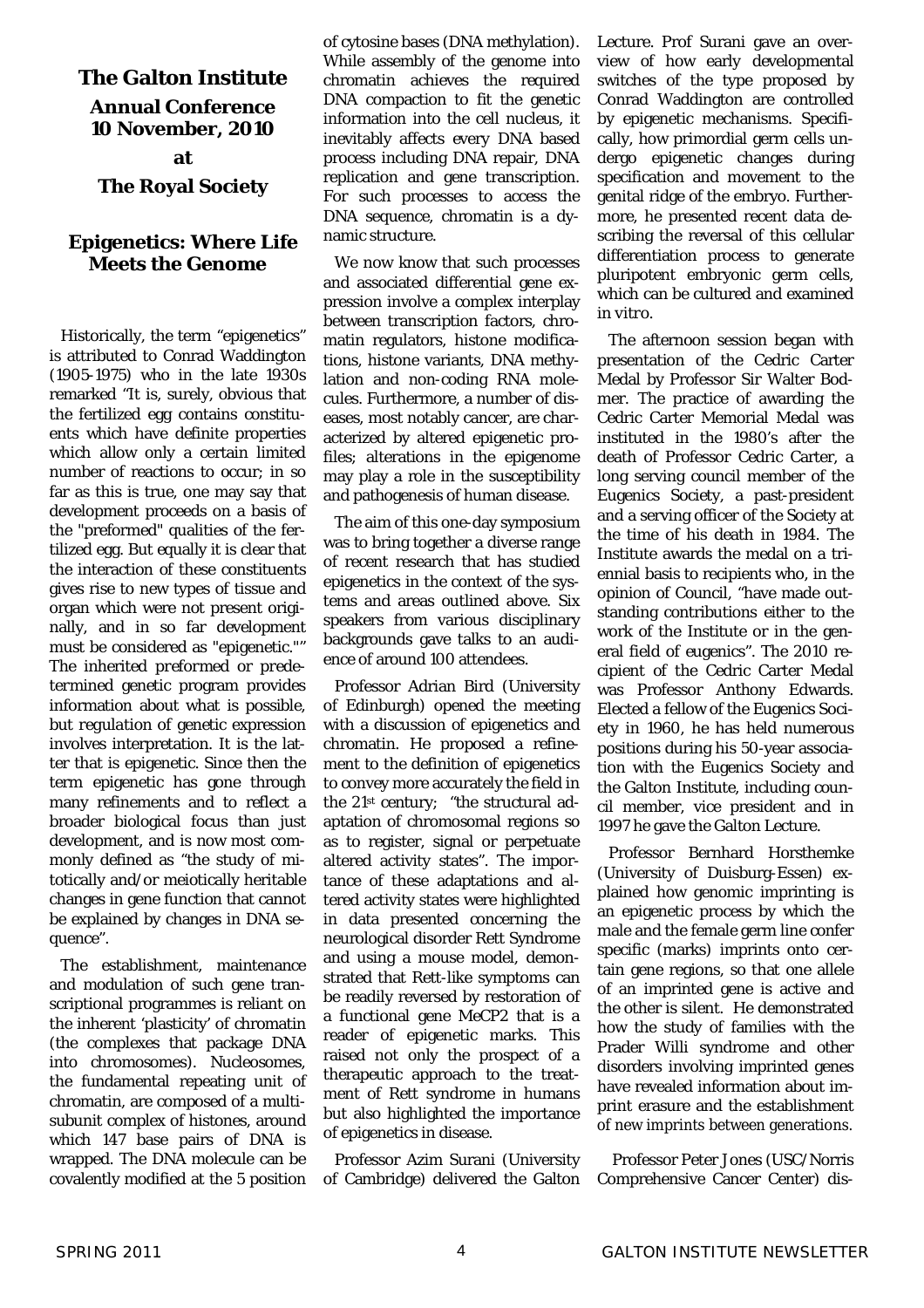cussed new techniques for studying nucleosome positioning at the singlemolecule level. Such a method allows each molecule to be viewed as an individual entity instead of an average population, single-molecule analysis confirmed nucleosome shifting at a number of genes therefore providing a potential mechanism for rapid silencing and reactivation of genes during the cell cycle.

Dr Vardhman Rakyan (Barts and The London School of Medicine and Dentistry) presented data on largescale studies of human diseaseassociated epigenetic variation in

# **Epigenetics and Epigenomics**

# **A Rough Guide**

 The two words in my title are seen more and more frequently nowadays. Historically epigenetic findings were first reported many years ago but were not readily accepted because ''they did not conform to Mendel's laws'' This observation provides, incidentally, an excellent type specimen supporting the thesis that neither laws nor dogma but rather principles should provide the framework for expounding biological knowledge. This short exposition arises because it appeared to me that general understanding of what the terms embrace and signify was perhaps less than it might be and is offered with the hope that readers will gain some benefit from it.

 Casual observation tells us that the coat colour of cats is variable. However, the nature of this variability is different in the two sexes. Individual females may, for example, have patchy black and ginger coats but in males this is never seen. The reason for the difference is that the gene concerned with this colour difference is on the X chromosome and males, having only one X, show the coat colour phenotype determined by the single black or ginger variant of the gene they carry whilst in females, which have two X chromochildhood-onset Type 1 Diabetes, specifically for DNA methylation. Such Epigenome-Wide Association Studies (EWAS) present novel opportunities but also create new challenges that are not encountered in genome-wide association studies (GWAS). He also discussed EWAS study design, cohort and sample selections, power and analytical approaches, confounding factors, follow-up studies, and how integration of EWAS with GWAS can help to dissect complex GWAS haplotypes for functional analysis.

The meeting concluded with an

somes and can therefore carry both black and orange genes, one of the two X chromosomes, with all of the genes it carries, is inactivated in each cell of the body. The inactivation is a largely random process which occurs early in foetal life and the descendants of each inactivated cell retain the inactivation through cell generations indefinitely. Thus, female cats carrying both gene variants display a mosaic pattern of black and ginger patches which reflects faithfully the original pattern of inactivation.

In this example we see a case of an epigenetic effect i.e. where the phenotype does not necessarily reflect the genotype and where inheritance (in this case from cell to cell) of the epigenetic (in this case inactivated) state is stable.

To give a satisfactory definition of epigenetics is not easy and so far as I am aware there is still no universally accepted definition. Why this is so is probably a consequence of the fact that epigenetic processes may have a variety of causal mechanisms. To illustrate the variation in terminology I give here two examples used in articles published in 2010. 1 ''Epigenetics is the study of heritable alterations of gene expression that are not caused by changes in DNA sequence ". 2 "Epigenetics is the study of inherited changes in phenotypic traits or genome function without changes in the underlying DNA sequence''. For the writer and for general understanding the first state-

overview of the days proceedings by Professor Marcus Pembrey (Visiting Professor, University of Bristol) and a discussion of what the future holds for epigenetics, including the potential for transgenerational inheritance of phenotypic traits mediated through epigenetic phenomena.

**Reported by: Paul J Hurd,** lecturer in Molecular Biology & Biochemistry, School of Biological and Chemical Sciences, Queen Mary, University of London as well as a trustee of The Galton Institute.

ment is to be preferred.

The principal mechanisms which are responsible for epigenetic phenomena can be regarded as switch gear turning genes on or off for long periods which may extend over generations although in the process of gamete formation an erasure process occurs which results in the removal of the majority of potentially heritable epigenetic effects. These mechanisms fall broadly into three classes. The first and probably both operationally and numerically most important is a process of methylation of DNA. Methylation *per se* is a part of the normal mechanism of control of gene activity but at an extreme level, by interfering with transcription of messenger RNA from the affected region, effectively shuts down activity of the gene concerned. The second mechanism is that of modification of the histone elements with which the DNA in chromosomes is intimately associated. Such modifications may include acetylation, methylation and phosphorylation and they appear to influence gene activity by changing the spatial organisation of the DNA-histone complex and as a consequence blocking transcription from the DNA. The third mechanism is less well understood and depends upon the existence of small (noncoding) molecules of RNA, which, by pairing with specific messenger RNA molecules, block production of the gene product concerned.

Finally there is another exceptional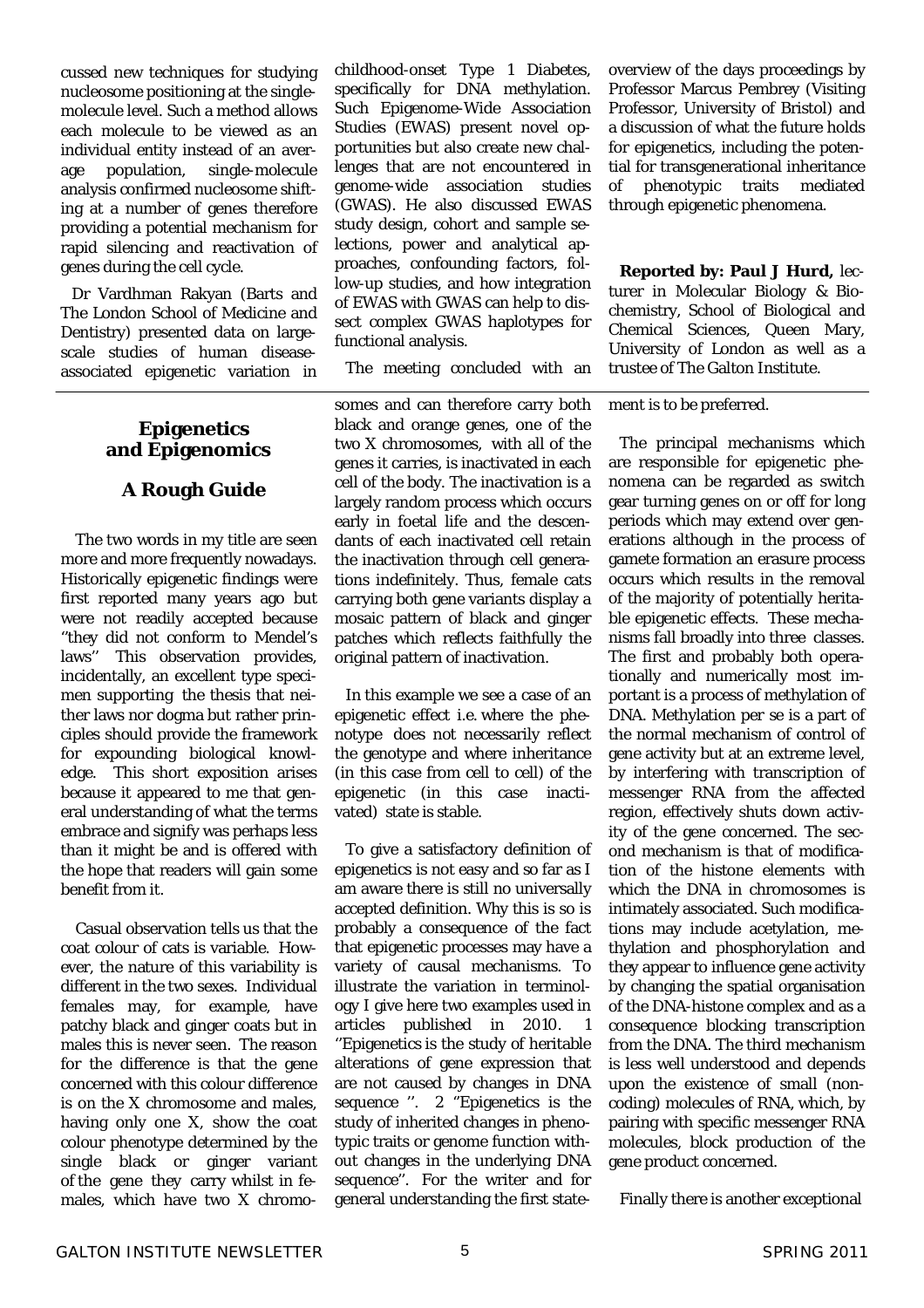epigenetic mechanism which depends not upon gene activity but upon protein state. Prions are protein molecules capable of existing in at least two conformational states and, in one of these forms ( but not others) are responsible for the occurrence of ailments like mad cow disease and Kuru. The protein molecule has exactly the same amino acid sequence in all conformations but in one (disease causing) form has the additional property that it directs molecules in the course of synthesis to adopt the same conformation and hence to cause the disease to manifest in the offspring of affected individuals.

The example of prions noted above is a case of what may loosely be termed an epigenetic disease and evidence is accumulating that epigenetic effects may be involved fairly frequently in some diseases. Thus, for example, in the Netherlands the winter months of 1944-5 (*de hongerwinter*) were a period of severe shortage of food for many Dutch people, so severe in fact that thousands died. Studies of individuals

# **British Society for Population Studies**

# **Conference 2010**

The 2010 Conference at the University of Exeter was again the highlight of the BSPS year, with over 180 participants over the three days of the Conference. From the feedback forms the consensus was that the meeting had been very successful, with particular plaudits for the two plenary sessions. Thus this report concentrates on those plenary sessions. It is hoped to have podcasts of the plenaries on the BSPS website.

 Additionally, the *Nothing new under the sun: a brief history of the Census in the UK* special session, presented by Ian White from the Office for National Statistics, was reported as being hugely entertainconceived during this period show an increased liability to diabetes and to schizophrenia suggestive of an epigenetic effect in which very low nutritional status of parents has produced an altered activity level of several, possibly many, genes passed on in this condition to offspring. Whilst this remains to be proven the fact that one gene involved in control of growth is under average methylated, another associated with schizophrenia is over average methylated and at least four other genes of unspecified function are also over average methylated in *hongerwinter* individuals is strongly suggestive. Similar findings have also been reported for Chinese and Swedish populations.

Possible epigenetic effects arising from a variety of experiences such as chronic exposure to drugs of abuse and stress in parents and of procedures required for IVF in the production of fertilised eggs have recently been announced and there seems little doubt that many more will emerge in future.

Turning now to epigenomics, defin-

ing by those attending. BSPS also added a couple of fringe meetings to the format in 2010.

#### **Plenary 1: Ties Boerma, World Health Organisation**

Ties Boerma from the WHO presented his plenary session on the Demography and Monitoring and Evaluation of Health in Developing Countries.

 He started with an overview of recent developments in world health relating his talk to Millennium Development Goals (MDG). The MDG6 is to *reduce the prevalence and death rates associated with malaria.* The burden of the disease, mostly in sub-Saharan Africa, is an estimated 243 million clinical episodes, and 800,000 deaths per year. He described a range of recent improvements in dealing with malaria, since about 2003, and noted in particular the large increase in funds to support prevention, testing and treatment. Ties presented charts showing the dramatic improvements in malaria prevalence across a range of coun-

ing this is simpler; it means simply the study *en masse* of those genes in the genome which are subject (or may be subject) to epigenetic effects. What then is the size of the epigenome? The human genome contains of the order of 20,000—25,000 genes but in any tissue at any time only a small fraction of this number is operative. Hard evidence exists to show that at least fifty individual genes on a number of different chromosomes show epigenetic effects and as the X chromosome, all of which is so involved, comprises about five percent of the genome it seems that possibly a few thousand (but may be many more) constitute the human epigenome.

Together epigenetics and epigenomics constitute a very active and exciting field of study which will surely generate results of great significance for both fundamental genetics and for the understanding of human development and diseases within the near future.

**John A Beardmore**

Treasurer, The Galton Institute

tries and described some of the measurement issues for malaria, such as the use of verbal autopsy.

 He described some recent developments in TB where the MDG is to reduce the prevalence and death rates. In 2008 there were an estimated 1.8 million deaths involving TB. He noted that interventions were mainly around treatment with multiple drugs and that there had been progress with case detection and treatment success, but that there was no evidence of a decline in prevalence. He looked at measurement issues, and mentioned the success of population based surveys to assess prevalence.

The biggest issue is HIV. The MDG is to halt and begin to reverse the spread of HIV by 2015. He noted that there were an estimated 33 million people living with Aids, with 2 million deaths in 2008. Ties showed a chart tracking the huge increase in funding for HIV/AIDS; from \$1.5 billion in 2000 to \$13 billion in 2008. He also showed the improvement in treatment, the slow decline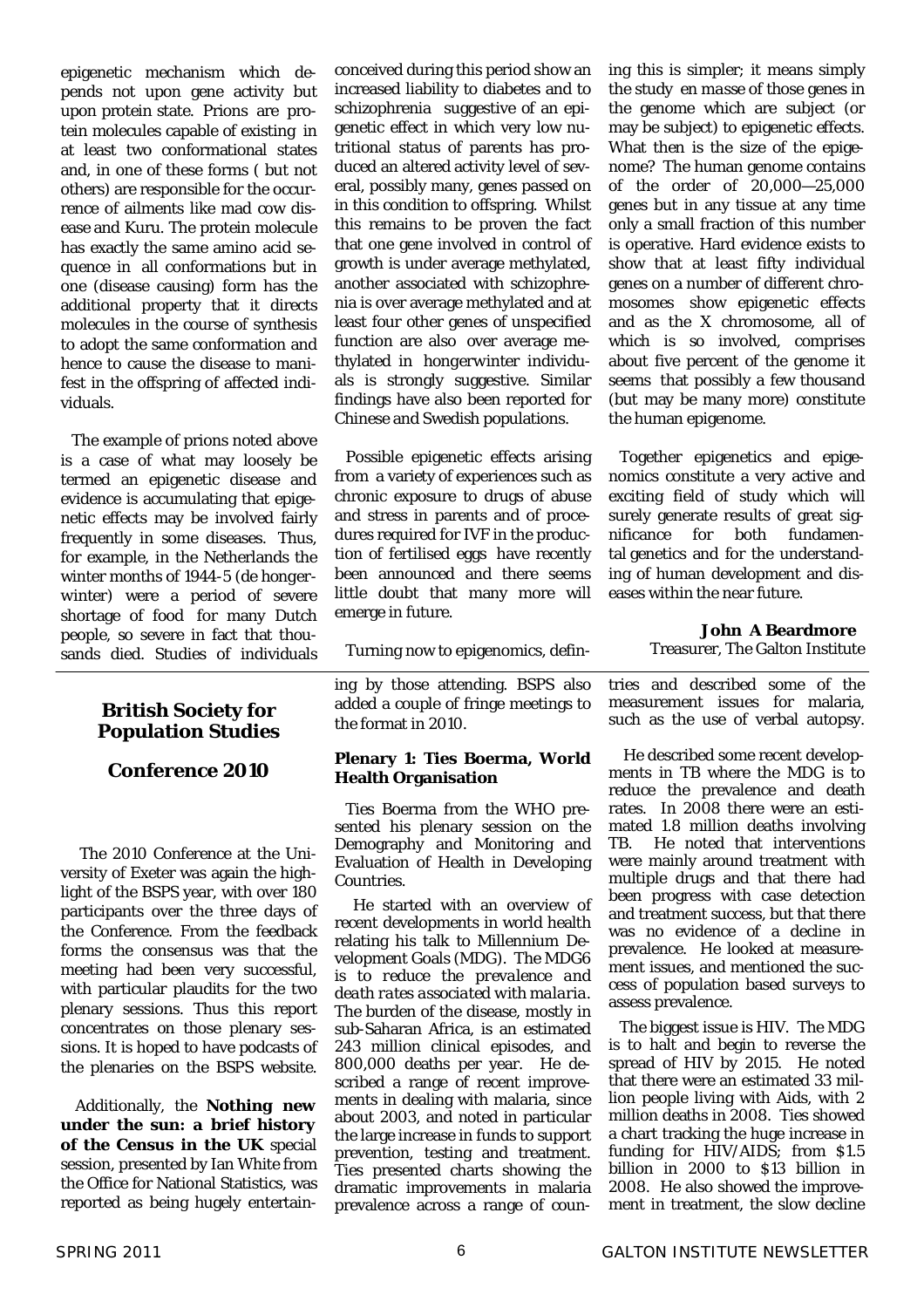in new case rates and discussed issues with measurement.

 The goals of MDG 4 and 5 are to reduce child mortality by ⅔ and maternal mortality by ¾, between 1990 and 2015. In 2009 there were about 8 million child deaths and 400,000 maternal deaths in 2008. 2010 is the year of maternal neonatal child health. Ties noted the gradual decline in child mortality but a slower decline in maternal mortality, and whilst recent estimates for maternal mortality were more upbeat, the MDG5 is unlikely to be met. In terms of measurement he noted the importance of household surveys as there is very limited clinical data.

 Ties then discussed chronic diseases for which there are no MDGs, suggesting that this might be the next area to have goals. He noted that the burden is increasing due to a range of factors and that interventions were mainly focussed on prevention e.g. reducing risk factors such as tobacco. In 2011 there will be a United Nations General Assembly Special Session on chronic and non-communicable diseases which should present an important opportunity. He mentioned that there were crucial data gaps, for example lack of evidence on risk factors. Ties discussed using interview surveys to look at heart problems and schizophrenia, with some international comparisons. He also looked at the search for summary measures, including the BigMac Index!

 He looked at monitoring and evaluation and the rôle of Demography and noted the need for regular monitoring of MDGs – especially to support performance based disbursement. He showed the 'epidemic' of indicators and targets, but noted that impact evaluation was a neglected topic. He set out two areas where there was a rôle for demography: these were data generation - through surveys, death registration and population based longitudinal surveys, and analysis and evaluation. In particular he noted that cause of death registration was a priority topic and it is estimated that 40 million babies are born but not registered each year, and 40 million people die unregistered each year. 77 countries, with two thirds of the world's population, do not have reliable cause of death statistics. IT

demography innovations, including conducting verbal autopsies via mobile 'phones, were showing progress.

#### **Plenary 2: Tomáš Sobotka, Vienna Institute of Demography**

 Tomáš Sobotka from the Vienna Institute of Demography (VID) presented the key trends in fertility in the developed world. As introduction, Tomáš noted that in the literature there were notions about fertility being too low and looming population decline; with populist writings, in sections of the media, on immigrants 'taking over'. Tomáš noted alarmist conclusions from 1906 on "Social suicide" in the UK as a result of declining fertility rates by Newsholm. Tomáš then compared this with recent quotes from demographers, showing that nothing changes, for example W. Lutz et al 2006, the "Low fertility trap" hypothesis. Tomáš also noted the European Commission Green Paper (2005) that said low birth rate is a "challenge for the public authorities"; and that "return to demographic growth" is one out of "three essential priorities". Tomáš, showed three examples from books "The Last Days of Europe: Epitaph for an Old Continent", "Decline and Fall: Europe's Slow Motion Suicide", and "PeopleQuake", and noted an alarmist video with bogus statistics on YouTube got 12.3 million views for the English version.

 In terms of the micro-level theme he highlighted concerns that individual preferences are not fulfilled (but that this stands on "shaky ground") and concerns that people may "miss out" if they don't have a family they realise this too late (Kravdal 2010), though the argument can go the other way round, not realising the consequences of having children …

 Tomáš's talk then went on to look at four main areas:

 upturns in period fertility and their explanations

 the likely stabilisation in completed cohort fertility (in some regions)

 the effects of the recent recession and

 the evidence on convergence between 'native' and immigrant women.

 Tomáš showed the increase in the number of countries with low fertility from 1970 to the early 2000's. Particularly striking is the rapid increase, from the middle of the 1990's, in the number of European countries with the lowest fertility rates (of below 1.3). However, since the early 2000's the number of countries with low fertility rates has remained roughly static, though the number with the lowest rates has dropped very sharply, back to zero in 2009.

 Tomáš illustrated the big differences between regions in fertility trends, in particular very large declines in fertility in Southern Europe and Central-eastern Europe. A common feature however was towards an upturn in fertility starting about 2000 in almost all areas, though the amount of upturn still differs across regions, being very strong in some countries. This increase in fertility showed that areas can change rapidly from lowest low fertility to more normal low levels of 1.4 to 1.6, but still below replacement level. This upturn in fertility is remarkable as it is the first concerted rise of fertility across the whole developed world.

 Tomáš looked at whether this increase is "real", with a large number of articles speculating that the lowest low rates are an artefact, caused by delayed childbearing, and that cohort rates may not ultimately show such low rates. Tomáš briefly looked at the Bongaarts-Feeney method that attempts to adjust for these effects, taking account of the tempo effect.

 Tomáš then considered other possible explanations, in particular policy effects – the return of pronatalism and high levels of fertility of immigrants. He presented evidence showing that in some countries this effect was actually negative, and only small where it did occur.

It appears that fertility rates were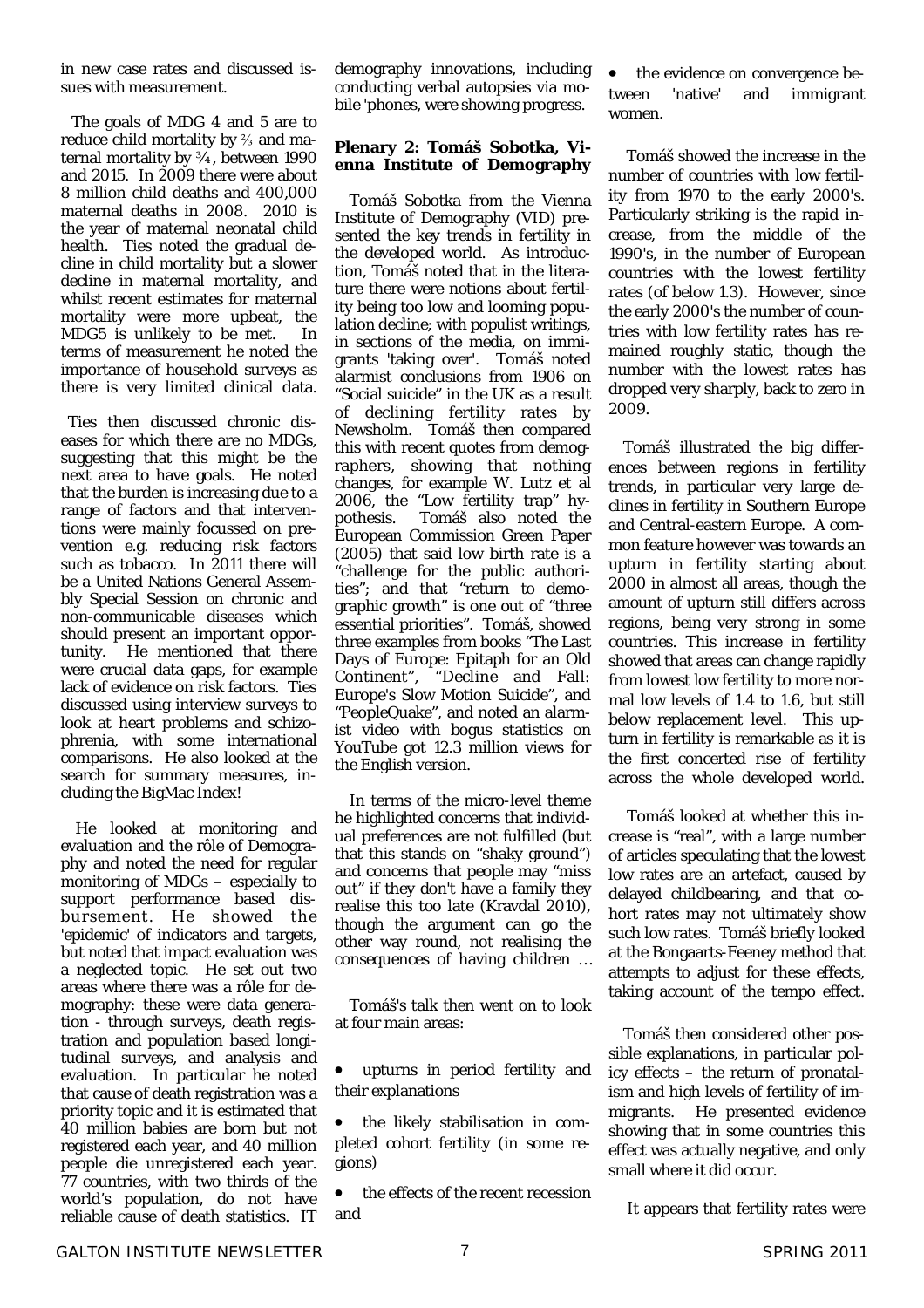stabilising in Western, Southern, and Eastern Europe and the USA. He started by looking at cohort fertility rates, setting out the advantages of this method of measuring fertility, particularly in dealing with postponement issues. He noted that there was debate about whether it was period rather than cohort rates driving fertility. Some countries achieved low levels of cohort fertility 100 years ago and he showed that the decline in younger age cohort fertility had stabilised in several countries, with a small uptick in recent years in a few, suggesting than this marked the end of increasing postponement of child-bearing.

 Tomáš suggested that there might be an increase in fertility with the recession in theory. In the OECD there was evidence since 1980 of a correlation between decreased fertility and decreasing GDP (lagged by a year). He also quoted research look-

# **The European Human Behaviour and Evolution Conference 2010**

The 5th European Human Behaviour and Evolution Association Conference was held at the University of Wroclaw, Poland from Thursday 25 to Saturday 27 March 2010. The conference gathered over 160 attendees from 25 countries. There were 48 thought-provoking talks, including six plenary presentations, across the full spectrum of Evolutionary Psychology, Cultural Evolution and Human Behavioural Ecology. The continued emphasis on serial rather than parallel sessions, promoted the interchange of knowledge and ideas across discipline boundaries, during coffee breaks, and further still into the evening as delegates mingled and perused more than 60 poster presentations over wine.

 The triumph of the 2010 conference is credit to the local organising committee. Special thanks are also extended to the Galton Institute, Lower Silesian Voivodship Marshal, ing at unemployment and fertility. However, he also pointed out studies that showed other factors were more important than the economic cycle. He concluded that some decline in fertility should be expected as a result of the recent recession, but looked at other complicating factors. The recession has slowed or stopped the increasing fertility rates in a number of countries, but not everywhere, and the effects of the recession on changing fertility rates were likely to be small and short-lived.

 Tomáš stated that there was evidence of converging fertility rates amongst immigrants and second generation immigrants with the 'native born' population, showing the example of the Netherlands.

 Finally Tomáš looked at the issue of whether there should be a desired or optimal fertility rate, looking at

and the Faculty of Law, Administration and Economics from the University of Wroclaw for their generous financial support of the conference. A summary of the conference proceedings is provided below.

# **Day 1**

The opening ceremony, held in the exquisite surroundings of Wroclaw University's Aula Leopoldinum, was followed by the first of six engaging plenary talks. Daniel Fessler presented a captivating case for the utility of integrating phylogentic and ultimate approaches in understanding the evolution of the mind, and outlined why emotions underpinning human notions of morality are likely rooted in evolved mechanisms of pathogen avoidance. In keeping with this theme, Lisa DeBruine reported that women's preference for male facial masculinity (an indicator of disease resistance) is inversely related to the health of a nation. The conference Scientific Committee judged Lisa DeBruine's abstract as the best of the conference.

 John Lazarus discussed the benefits of 'cheap talk' in kick-starting the the issues that might affect this discussion, such as environmental concerns and the impact of immigration.

 Tomáš suggested that those that wanted to look further at this topic might like to look at the website www.humanfertility.org

All abstracts from the Conference can be found on the BSPS website at

http://www2.lse.ac.uk/socialPolicy/ BSPS/annualConference/2010/ 2010%20Exeter.aspx

The above is a shortened version of the report submitted by The British Society of Population Studies.

**BSPS** would like to thank **The Galton Institute** for their very welcome contribution in the form of a grant towards Conference expenses.

evolution of cooperative behaviour, whilst Stephen Le presented data from Vietnam suggesting that patient people are not universally more cooperative. Gilbert Roberts used evolutionary simulation to investigate the role of reputation-based partner choice in unconditional cooperation, and the session was rounded off by Laurence Fiddick and colleagues who examined the effects of social status on perceptions of fairness in cooperative exchanges.

 After lunch, Eckart Voland, delivering the second plenary talk of the day, outlined a thought provoking discussion of how cooperative breeding might have paved an evolutionary path to human conscientiousness and morality. Leslie Newson and colleagues followed with mathematical models used to explore the evolution of cooperative breeding. Shakti Lamba finished the session by questioning conventional group selection models of large-scale cooperation, using a combination of ecological and experimental data from 16 small scale societies.

 The final part was split into two parallel sessions. Lewis Dean, Jamie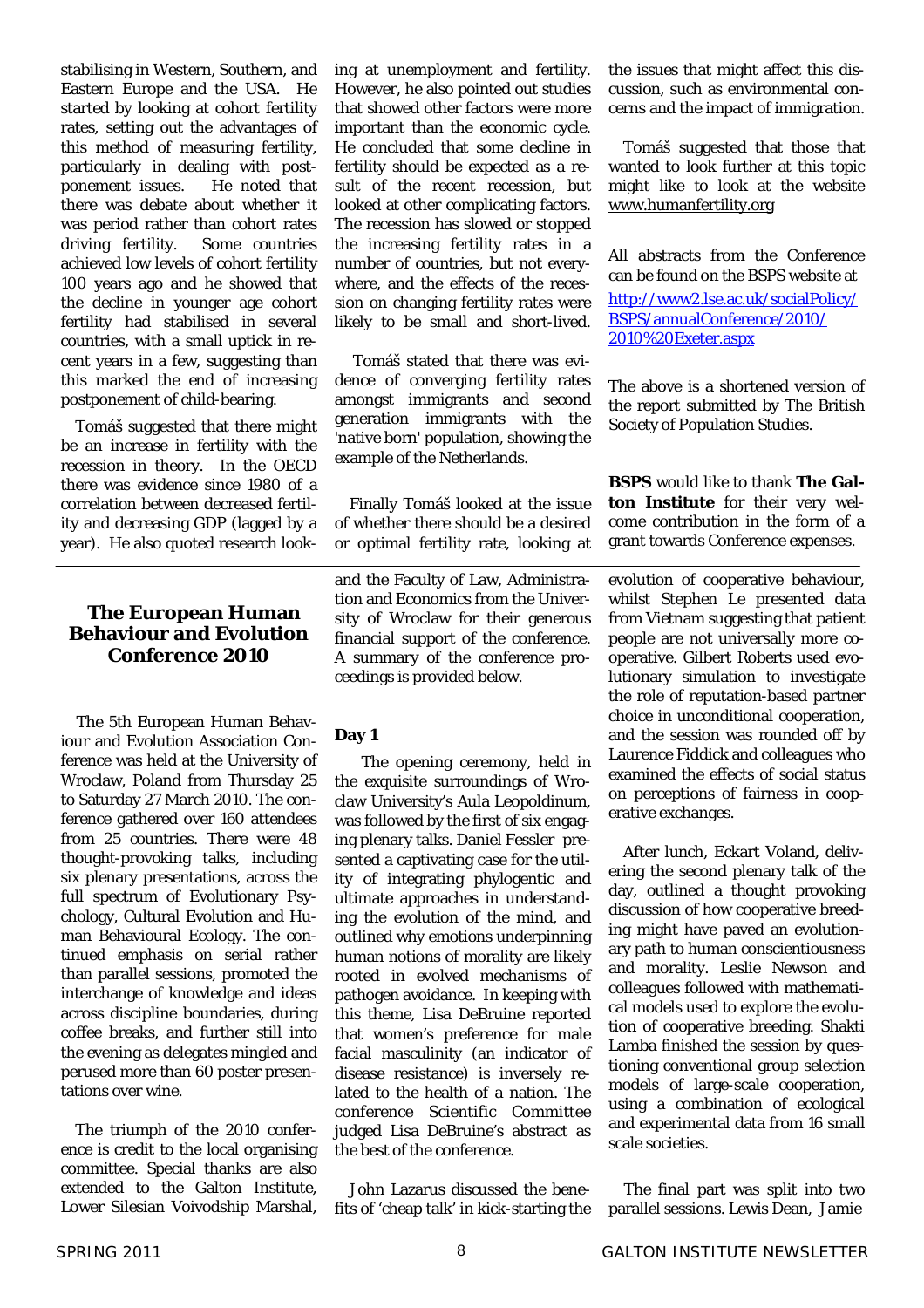Tehrani and Anne Kandler addressed aspects of cultural evolution, covering areas as diverse as social cognition, phylogenetics and language shift, respectively. Meanwhile Paul Matthews, Charlotte Stormer, and Jenni Pettay took a behavioural ecology slant in addressing questions relating to fertility, life history and sexual selection.

#### **Day 2**

The third plenary talk by Stephen Shennan examined the interesting relationship between the emergence of huge wealth and power inequalities in human societies and strategies associated with maximising reproductive success. Mathias Franz and Jeremy Kendal then described the use of modelling techniques to investigate the evolution of social learning.

After coffee, attention turned to reproductive decision making. Rebecca Sear presented a systematic review of reproductive decision making suggesting that kin influence fertility, but that the precise effects are dependent on kin category and ecology. Mirkka Lahdenpera reported findings of reproductive conflict between generations of pre-industrial Finns. Evelyne Heye**r** described a method that can be used to evaluate the cultural transmission of fertility with genetic data, whilst Martin Fieder presented data showing birth month effects on women's reproductive performance.

The first of the afternoon sessions began with Ernst Fehr's plenary, which examined the evolutionary foundations of strong reciprocity, employing experimental methods to distinguish between competing approaches among indigenous groups

# **Morphometrics and Statistical Shape Analysis**

Second UK one-day meeting held at the University of Kent, Canterbury, 7th June 2010

in Papua New Guinea. This was followed by two presentations describing results obtained from public goods games: Tunde Paal discussed the effects of Machiavellian decisionmaking strategies whilst Ulrich Frey described a strategy that could facilitate success at climate conferences.

The last session again split into two streams. One track was devoted to behavioural adaptations, with presentations from Matt Grove on hominin behavioural plasticity, Gwenael Kaminski on kinship detection, Diana Fleischman who discussed disgust sensitivity, and Ruth Mace on the evolution of political organisation. The other covered women's sexual strategies, with Katerina Klapilova discussing the effects of hormonal contraceptives, Boguslaw Pawlowski examining prenatal investment, and Markus Rantala considering body hair preferences.

# **Day 3**

The penultimate plenary was by Joseph Call, who discussed the importance of temporal and non-temporal aspects of inhibitory control in evolving patience; Ben Jones examined the relationship between facial cues of dominance and gaze-following in humans and Zanna Clay ended the session with a talk on the strategic use of copulation calls to indicate social status in bonobos.

 Attention then turned to hormones. Indrikis Krams and Fhionna Moore presented experimental evidence examining the relationship between sex-hormones and male facial attractiveness. Meanwhile, Anna Ziomkiewicz explored the relationship between testosterone and female social dominance, whilst Michael Stirrat presented data on male

Morphometrics is becoming an increasingly important methodological and theoretical framework applied across the natural sciences, palaeontology, medical sciences and bioengineering. Francis Galton's statistical approach to quantifying and understanding morphological variafacial width and perceptions of untrustworthiness.

 In the final plenary talk. Alexandra Alvergne provided a fascinating tour of her research addressing the proximate and ultimate factors shaping variation in paternal investment, presenting evidence from both human and non-human primate populations. This won her the EHBEA New Investigator Award.

 This was followed by talks on parental loss and remarriage in the historical populations of Krummhoern and Quebec by Kai Willfuhr, and differential parental investment in child education by Annette Scheunpflug.

 The final session again split into two parallel tracks. One covered sexual selection in humans (with presentations from Alex Courtiol, Gert Stulp, and Thomas Pollet), whilst Jeffery Stevens, Jenny Volstorf and Michele Belot discussed memory and cooperation.

 The prize for the Best Student Talk from all conference attendees went to Shakti Lamba for the presentation entitled "Demography and ecology drive variation in cooperation across human populations", and the prize for the Best Poster to Anke Bullinger for poster entitled "Chimpanzees' Coordination in a "Stag Hunt" Game".

The above is a shortened version of the report which appears on The European Behaviour and Evolutionwebsite, written by Cara Evans (University College London).

**EHBEA** would like to thank **The Galton Institute** who helped support this conference with a grant of £1,000.

tion lies at the heart of the 'Biometric' school founded by Karl Pearson, Walter Weldon and Francis Galton. Indeed, the two-point shape coordinates system - rediscovered by Fred Bookstein and widely used for registering two-dimensional landmark configurations - was originally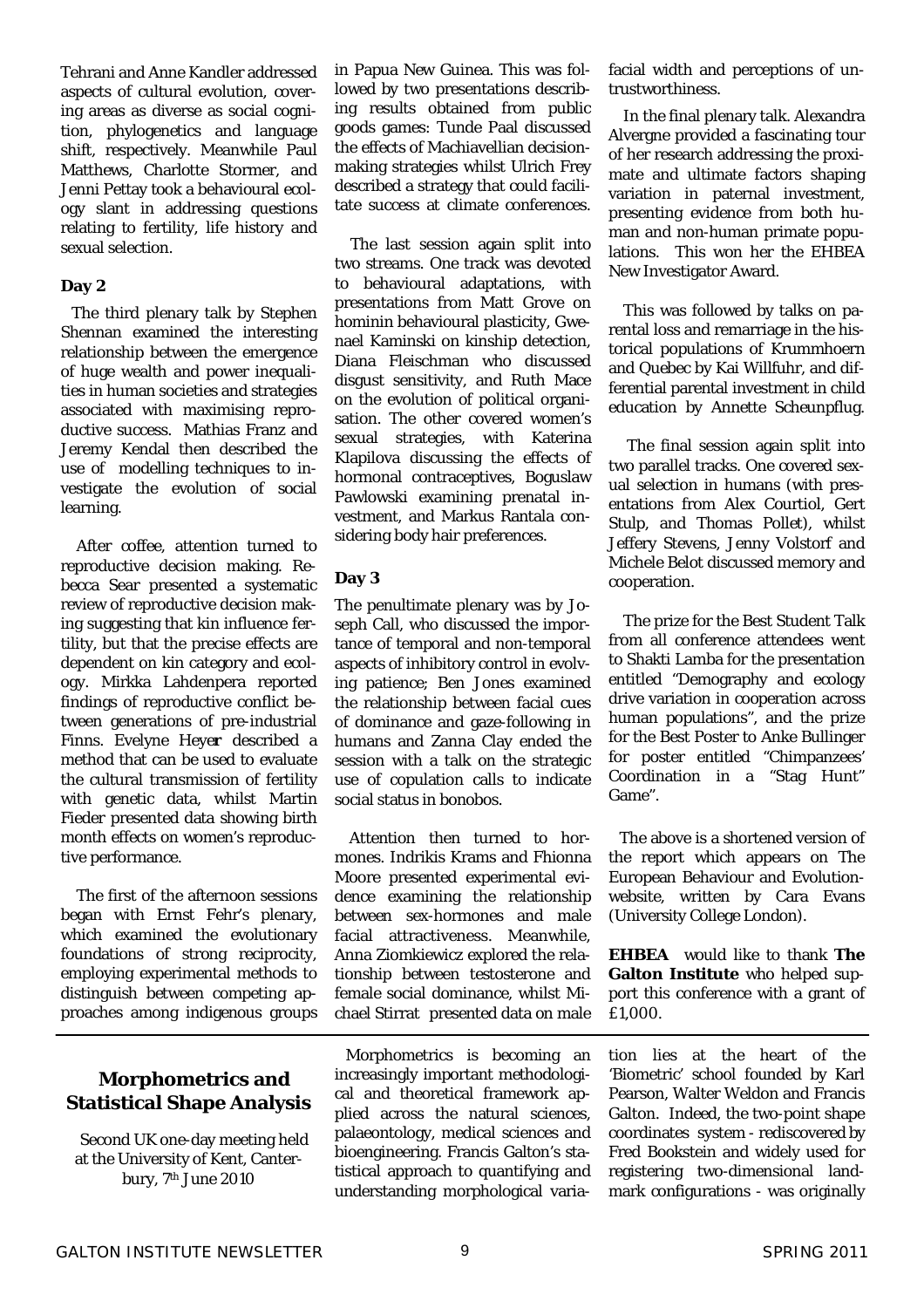developed by Francis Galton.

 However, modern morphometrics and the statistical analysis of shape have developed far beyond the original Euclidean methods devised at the turn of the twentieth century. Today, morphometric methodologies are applied routinely by students across many disciplines, thanks to the aid of fast computer processors and user-friendly software. Due to the rapid expansion in the application of these techniques, it is important to maintain regular dialogue between the two communities of morphometric practitioners and the statisticians at the forefront of developing new analytical techniques.

 The aim of this one-day meeting (funded by the Galton Institute and the Royal Statistical Society) was to bring together the diverse audience of morphometricians and statisticians with the view to stimulating discussion and debate across these communities. Six speakers, comprised of three applied morphometricians and three shape analysts, were invited to give 30 minute presentations to an audience of over 60 participants from the UK, Ireland, the Czech Republic, the Netherlands, Spain, the USA and Australia. In addition, registrants were encouraged to present their own research in the form of posters. A total of 11 posters were presented and the schedule allowed ample time for poster viewing and discussion.

 The first speaker was Professor Kanti Mardia, a senior statistician from the University of Leeds, who spoke about the possible future directions of shape analysis from an analytical perspective. Some of the new methods being developed include the matching and alignment of shapes with different numbers of non-homologous landmarks, which has exciting potential applicability in the analysis of protein folding. Professor Mardia also urged the use of a pragmatic approach to statistical shape analysis and recognised the

importance of a common language for discussion between practitioners and statisticians. The second presentation was by Professor Chris Klingenberg, a biologist from the University of Manchester, on the quantitative genetics of shape variation. He illustrated with great effect the importance of an accurate morphometric protocol for capturing the fine-scale biological shape changes associated with microevolutionary phenomena such as short-term natural selection. The third talk by Dr Graham Horgan from Biomathematics and Statistics Scotland discussed a series of agriculture-related applications of various morphometric methods. For example, it is possible to morphometrically quantify the shape of pea stipules rather than relying on the bewildering array of qualitative descriptors currently used by horticulturalists. This presentation was particularly illuminating in terms of showing how statistical procedures are being applied to a new set of biological questions, previously divorced from morphometric protocol.

 Professor Norman MacLeod, Keeper of Palaeontology at the British Natural History Museum gave a fascinating perspective on the utility of morphometrics within palaeontology, pointing out that taxonomic and systematic questions relating to extinct species must rely on accurate morphometric quantification in the absence of any genetic data. He presented data that showed that the analysis of morphometric variables was more likely to lead to accurate and repeatable conclusions as regards taxonomic affiliation of Foraminifera than human experts. Professor of Statistics at the University of Nottingham, Ian Dryden gave the last statistical talk of the day, focussing on the question of how to model curves in shape space. These methods are particularly useful for ontogenetic analyses in biology, where the question of interest is not how individuals vary from each other at a given point in time, but rather how the same individual changes shape

across time. By fitting a series of cubic and quadratic functions to the resultant shape curves it is possible to quantify differences in growth trajectories. He went on to discuss other new and innovative methods of shape analysis, such as geodesic curves and shape space splines. The last talk of the day was by Dr. Sarah Elton and Dr. Andrea Cardini from the Hull-York Medical School, which showed how geometric morphometrics techniques can be effectively employed to understand the ecomorphological variation of closelyrelated African primates. As well as illustrating how useful morphometric methodology is for capturing the fine-scale morphological variation related to ecological zones, the presentation also raised some interesting questions about future developments in the practical application of morphometrics to cranial material.

 All six presentations stimulated many questions from the audience and sparked interesting debate throughout the day. One of the main outcomes of the meeting was the widespread recognition of the significance of having regular forums for discussion. It is important that biostatisticians communicate their complex mathematical models to practitioners of the methods, while those working with applied methods need to keep abreast of new and developing techniques which allow them to address shape-related questions in novel ways. It was agreed that these meetings should become a regular fixture within the UK and discussions are currently underway regarding the venue for a meeting in 2011.

**Noreen von Cramon-Taubadel,**  lecturer in Biological Anthropology, University of Kent.

**The Galton Institute** helped support this conference with a grant of £1,000.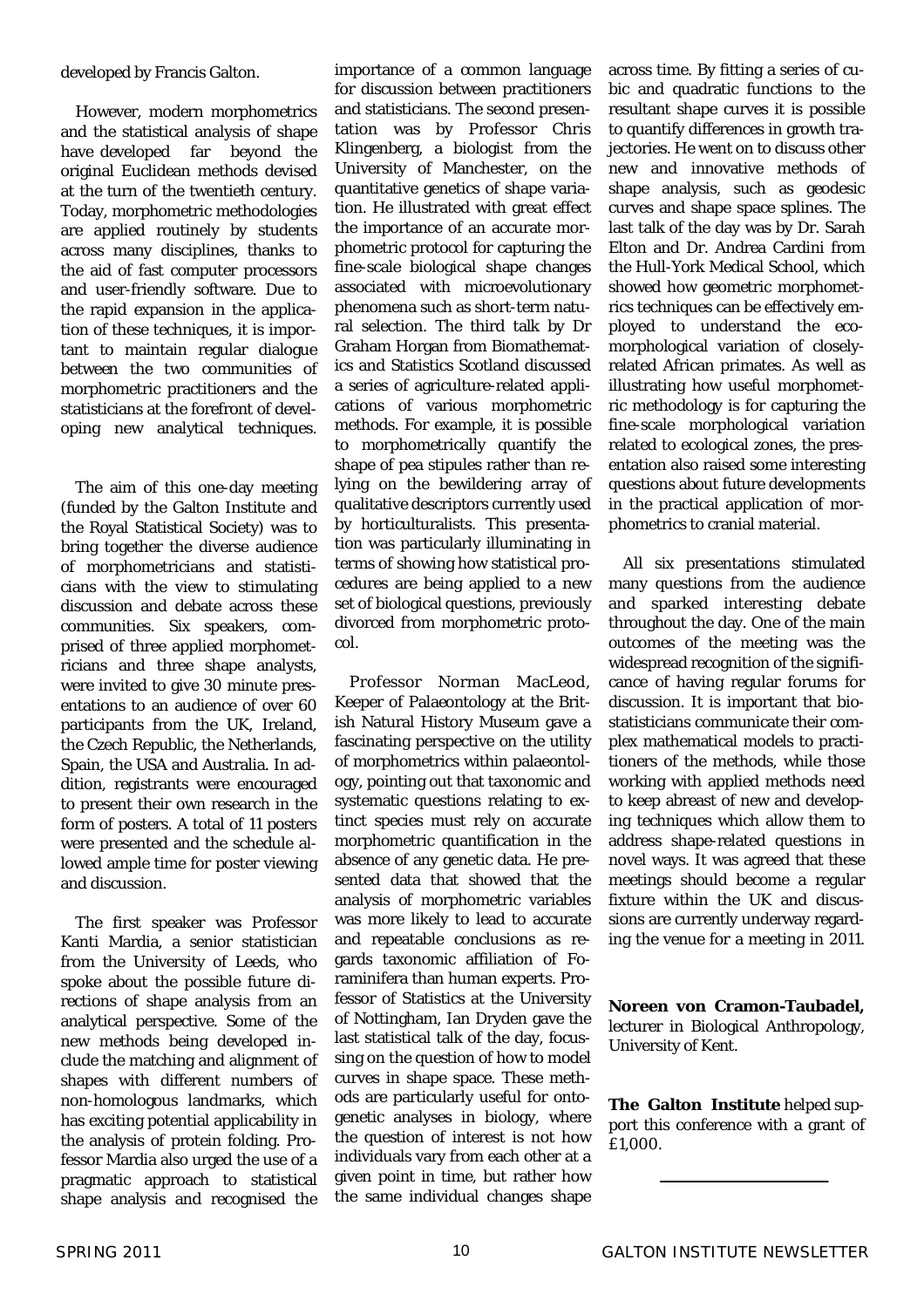# **THE TEACHING OF GENETICS IN SECONDARY SCHOOLS**

 I expect most of us first encountered the science of genetics in secondary school.

Maybe it was a fascinating experience and helped us to appreciate more of what's 'in the news'. But was it a solid foundation for undergraduate study and beyond? More importantly, is it any different today?

I have taught Biology in secondary school for 36 years, having studied genetics under Philip Sheppard, Arthur Cain, Cyril Clarke and Brian Charlesworth at the University of Liverpool. I was fortunate enough to have learnt from the best.

However, when I started teaching genetics as part of O-level (now GCSE) and A-level Biology syllabuses, I soon realised that what I was expected to deliver was a stylised and greatly over-simplified view of this most absorbing of subjects. Sadly, little has changed since I began all those years ago. To stimulate real interest, teachers must move beyond the boundaries set by the examination boards (and in turn set by QCDA and Ofqual) and dare to teach those areas which have real stimulus and relevance. I say dare because parents, understandably, want good examination results for their children as do head teachers and governors, since results determine league table positions, which determine intake which determine funding and so forth.

It's a brave teacher therefore, who ventures beyond what MUST be taught (to achieve the best grades) to study the complexities of the subject with those students who really appreciate them. With changes to university funding, such students are becoming increasingly rare. In my own school, Biology has always been a popular A-level choice, with a significant proportion of the students moving on to read Medicine, Dentistry, Pharmacy and Physiotherapy at university. Nonetheless, there has always been a nucleus of 'pure scientists' with no career immediately in mind, but who enjoy the subject and

the challenges it has to offer. I suppose I was once one of them.

Among these are the geneticists of tomorrow. They deserve the extra encouragement which the best teachers offer. However, will these top Alevel students want to invest £27,000 in a degree which offers no guarantee of a job at the end while the medics and dentists have a clear career path? This is my main concern. If this small group shrinks much further, what is to be gained from working outside the stated curriculum? Teach the syllabus well, and let the results speak for themselves.

To help solve this problem of a lack of 'real' genetics in secondary schools, I would prefer to see the GCSE and A-level specifications move with the times.

There are plenty of 14-16 year olds who study only 'core science' at GCSE. The closest they come to studying genetics is a few lessons' worth of work on 'cloning, genetic engineering and GM crops'. However, they spend weeks on 'how humans affect the environment'. Surely, this cannot be the right balance.

Those students who are fortunate enough to have the opportunity to follow the three separate sciences at GCSE, cover the work of Mendel and some very basic monohybrid crosses but the role of DNA gets little more than a mention. Instead, they consider 'the ethical implications of recombinant DNA technology and stem cell research'. I'm reminded of a Physics colleague who says that at O-level, candidates would have been asked to describe the workings of an electric motor. Nowadays, at GCSE, they are more likely to be asked how 'they feel about the use of electricity'.

 A-level Biology is starting to move in the right direction but the exam boards still live in the past, in a world of perfect data. There is no challenge to consider whether data fits expected ratios and certainly no expectation of schools to perform their own breeding experiments. Gone are the days of crossing *Drosophila* and considering the complex data such exercises yield. Even linkage studies are a thing of the past.

Genetics at this level is still considered to be a difficult area of study, so introducing greater complication might well inspire the best but equally may only serve to discourage their weaker brethren.

The teaching of molecular genetics is probably 25 years out of date. There is certainly no expectation of schools to consider DNA methylation and even 'introns and exons' get little more than a passing reference. Practical work in this field is also difficult because of cost implications and lack of technical expertise. I'm fortunate enough to have a very capable technician so that our A-level biologists can experience gel electrophoresis and PCR, but I expect we are in a minority.

Many university departments offer one-day courses in these advanced techniques, but places are limited and costs are often prohibitive. Some of the best sixth formers can apply to win Nuffield bursaries to spend one month of their summer holidays working alongside professional scientists but they cannot choose in which field they study and must take what they are given.

I am pleased to report, however, that population genetics has reappeared at A-level after an absence of almost 20 years. Students can once again study basic Hardy-Weinberg equilibrium which I always believed to be an excellent way to introduce the study of natural selection, an area which must play a crucial part in any A-level Biology syllabus, especially now that 'creationism' and 'intelligent design' are rearing their heads once more.

The examination boards and hence QCDA and Ofqual must move with the times. They are the driving forces which determine what must be taught in school laboratories. It is only the dedication of many teachers which enables our most talented students to experience the excitement and challenge offered by 'real' genetics. I believe that the Galton Institute has a role in driving these essential changes in GCSE and A-level curricula.

**By Bob Johnston,** Head of Science, St. Mary's College, Liverpool.